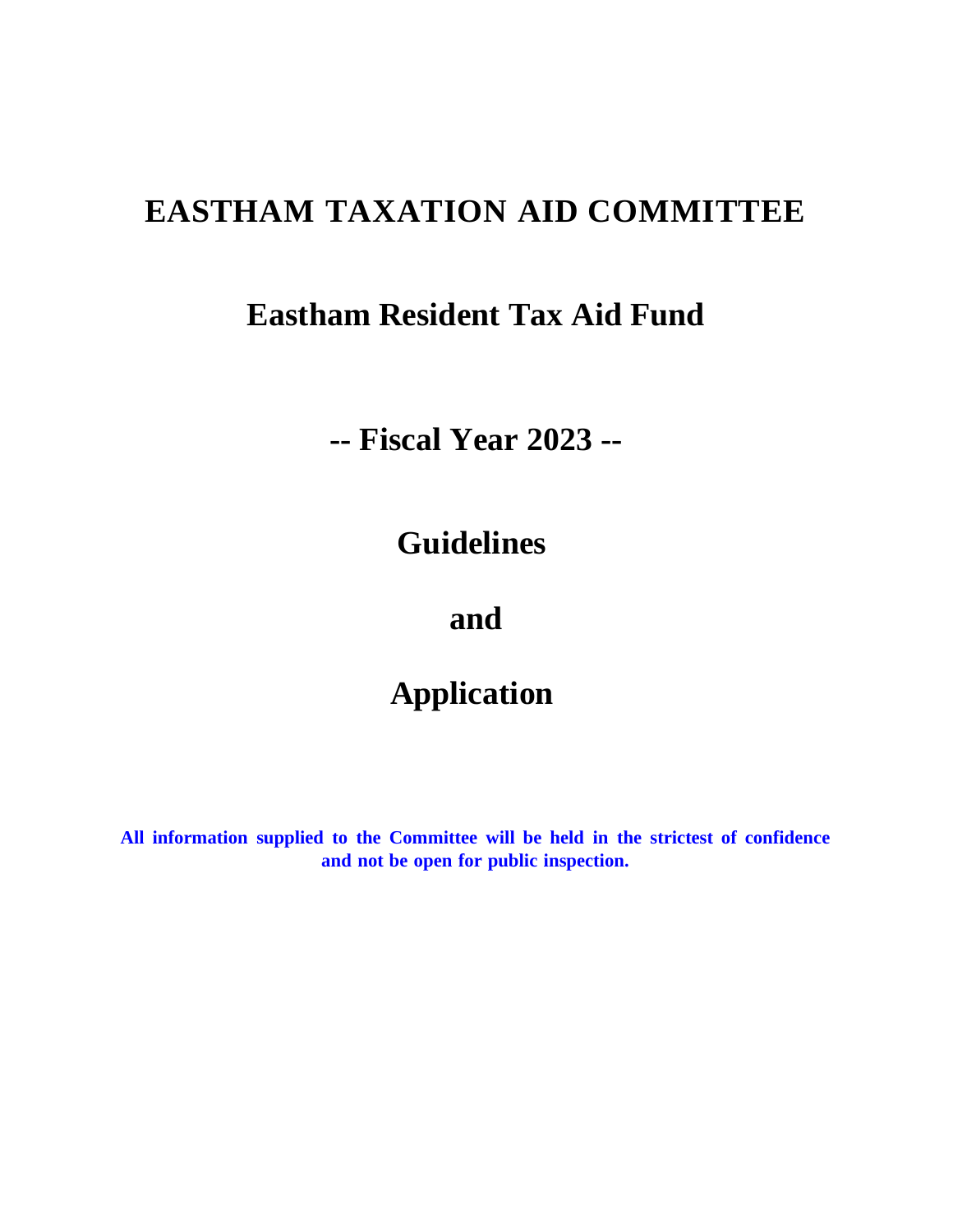#### **APPLICATION GUIDELINES**

**This fund was established to provide taxation assistance for the elderly and disabled residents of Eastham from volunteer contributions of its citizens. The fund was authorized by vote of Annual Town Meeting, September 26, 2020, Article 23 (acceptance of Massachusetts General Law Chapter 60, Section 3D). For consideration of assistance from this fund, an applicant must meet the following criteria:** 

- **Applicant must own and occupy the real estate in Eastham as his or her primary and sole residence and have continually domiciled in Eastham for 5 years.** An applicant must be the titled owner of the property or hold a life estate in the property. If title is in a trust, the applicant must be both a trustee and at least a 50% beneficiary of the trust in order to qualify.
- **Applicant must be elderly or disabled.**

**"Elderly"** is defined as a person who is at least 55 years of age on or before July 1, 2022.

**"Disabled"** is defined as a person who is not able to work due to illness or accident and is currently receiving benefits from one or more of the following programs based on a determination of disability: Social Security Administration, SSI or Medicaid, Veterans Administration, Workers Compensation, or any other such program or agency providing public/financial assistance due to the disability.

• **Total yearly household income,** *including Social Security allowance***, must be less than \$35,000** if single or less than **\$45,000** if married. If the real estate is owned by more than one person, total household income will be considered.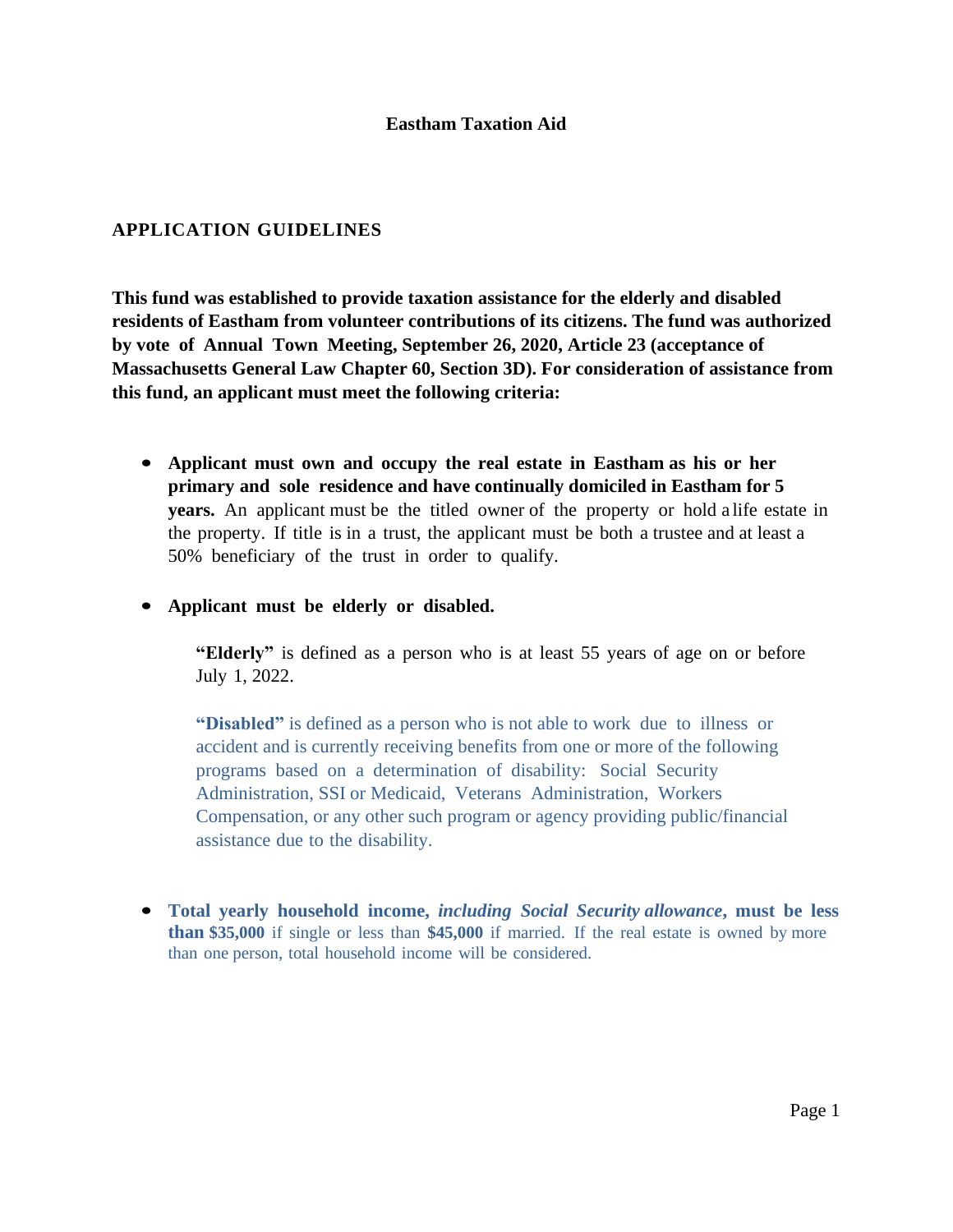#### **APPLICATION PROCESS**

- Taxation aid assistance will be awarded on an annual basis.
- Application forms will be available at Eastham Town Hall, Eastham Public Library, Eastham Council on Aging, Eastham Food Pantry, Eastham Post Offices, Lower Cape Outreach in Orleans and on the Town of Eastham website (www.eastham-ma.gov).
- Applications for Fiscal Year 2023 will be due no later than **August 1, 2022,** and must be accompanied, if filed, by a copy of your entire 2021 Federal IncomeTax return, Massachusetts Tax return, and any supporting documents indicating disability benefit receipts.
- Return completed Application to: Town Treasurer/Collector. Eastham Town Hall, 2500 State Highway, Eastham, MA 02642
- We suggest you first avail yourself of the exemptions offered by the Board of Assessors. These include exemptions for Veterans, Elderly and Blind. For detailed information, contact the Assessor's office. A homeo wn er is **NOT** eligible for the Eastham Elderly and Disabled Tax fund if they are deferring their taxes. Under no circumstances will the total exemptions combined with the taxation aid assistance exceed the total of your current tax bill.
- All information supplied to the Committee will be held in the strictest of confidence and not be open for public inspection.
- In reviewing eligible applications, consideration will also be given to an applicant's overall financial situation as determined by the value of other assets, personal property owned, living expenses and unusual financial hardship.

#### **DISTRIBUTION OF FUNDS**

• The funds will be disbursed on a needs basis, as determined by the Committee's application of the eligibility guidelines. Since the fund is replenished annually through voluntary contributions, no set dollar amount can be established for any particular year. If taxation aid assistance is awarded, it will be applied to the Fiscal Year 2023 tax bill and the applicant will be notified by mail.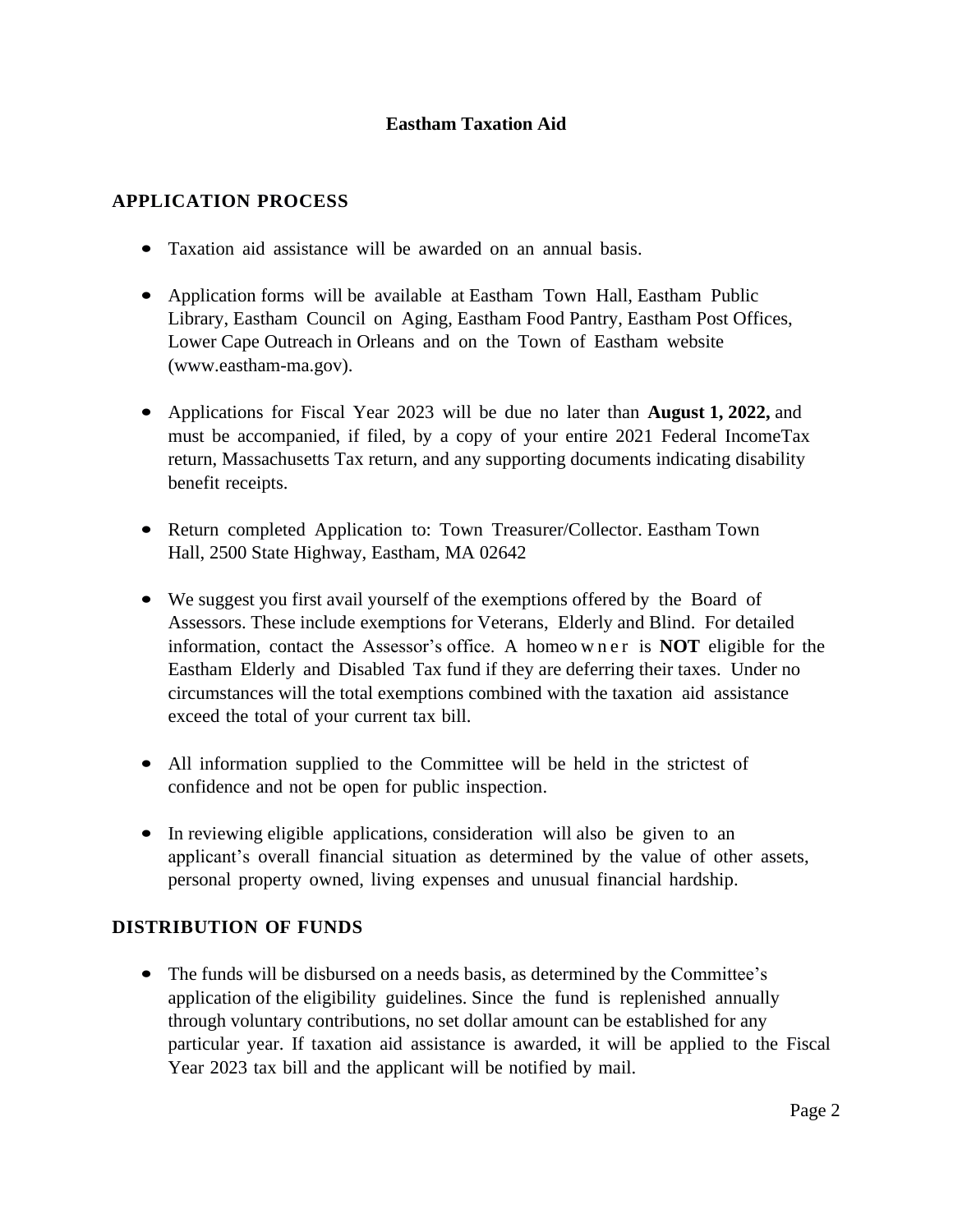### **APPLICATION**

| Mailing Address Phone No Phone No Phone No Phone No Phone No Phone No Phone No Phone No Phone No Phone No Phone No Phone No Phone No Phone No Phone No Phone No Phone No Phone No Phone No Phone No Phone No Phone No Phone No |                             |
|--------------------------------------------------------------------------------------------------------------------------------------------------------------------------------------------------------------------------------|-----------------------------|
|                                                                                                                                                                                                                                |                             |
| Years owned __________________Is this your Primary Residence? ________Yes______No                                                                                                                                              |                             |
| Primary Residence is defined on Page 1.                                                                                                                                                                                        |                             |
|                                                                                                                                                                                                                                |                             |
| A. TOTAL GROSS INCOME (page 4)                                                                                                                                                                                                 | $\frac{\text{S}}{\text{S}}$ |
| <b>B. TOTAL ESTIMATED ASSETS (page 4)</b>                                                                                                                                                                                      | $\frac{\text{S}}{\text{S}}$ |
| C. TOTAL ESTIMATED VALUE Personal Property Owned (page 5)                                                                                                                                                                      | $\frac{\sqrt{2}}{2}$        |
| D. TOTAL EXPENSES (page 5)                                                                                                                                                                                                     | $\frac{\text{S}}{\text{S}}$ |
| Have you applied for, or are you receiving, any other exemptions or financial assistance?                                                                                                                                      |                             |
|                                                                                                                                                                                                                                |                             |
|                                                                                                                                                                                                                                |                             |
| Are there any unusual or extraordinary circumstances affecting your financial situation<br>that you wish to have considered with this application? If so, explain on page 6.                                                   |                             |
| DO YOU OWN ANY OTHER REAL ESTATE? If so, where is it located and<br>what is the assessed value?                                                                                                                                |                             |
|                                                                                                                                                                                                                                |                             |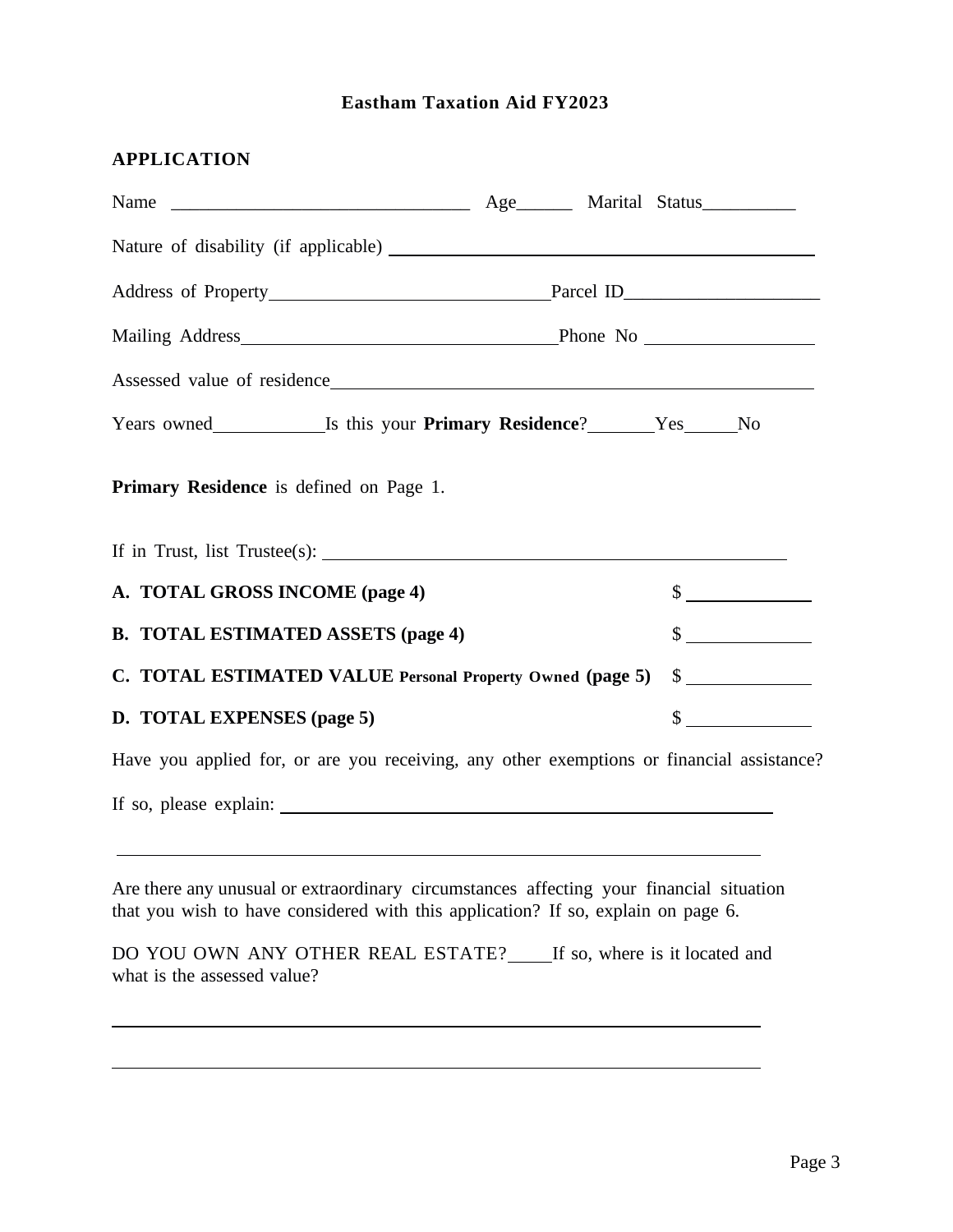| A. INCOME (GROSS)                                                                                                    | <b>ANNUAL</b>                                                                                                                                                                                                                                                                                                                                       | <b>COMMENTS</b>                     |
|----------------------------------------------------------------------------------------------------------------------|-----------------------------------------------------------------------------------------------------------------------------------------------------------------------------------------------------------------------------------------------------------------------------------------------------------------------------------------------------|-------------------------------------|
| Wages, salary or business revenue:                                                                                   | $\frac{\text{S}}{\text{S}}$                                                                                                                                                                                                                                                                                                                         |                                     |
| Social Security                                                                                                      | $\frac{\sqrt{2}}{2}$                                                                                                                                                                                                                                                                                                                                |                                     |
| <b>Retirement Income</b>                                                                                             | $\begin{picture}(20,20) \put(0,0){\line(1,0){10}} \put(15,0){\line(1,0){10}} \put(15,0){\line(1,0){10}} \put(15,0){\line(1,0){10}} \put(15,0){\line(1,0){10}} \put(15,0){\line(1,0){10}} \put(15,0){\line(1,0){10}} \put(15,0){\line(1,0){10}} \put(15,0){\line(1,0){10}} \put(15,0){\line(1,0){10}} \put(15,0){\line(1,0){10}} \put(15,0){\line(1$ |                                     |
| <b>Workers Compensation</b> , Unemployment:                                                                          | $\frac{\text{S}}{\text{S}}$                                                                                                                                                                                                                                                                                                                         |                                     |
| Disability, Supplemental SSI:                                                                                        | $\frac{\text{S}}{\text{S}}$                                                                                                                                                                                                                                                                                                                         | <u> 1990 - Johann Barbara, mart</u> |
| Interest & Dividends:                                                                                                | $\begin{picture}(25,20) \put(0,0){\line(1,0){10}} \put(15,0){\line(1,0){10}} \put(15,0){\line(1,0){10}} \put(15,0){\line(1,0){10}} \put(15,0){\line(1,0){10}} \put(15,0){\line(1,0){10}} \put(15,0){\line(1,0){10}} \put(15,0){\line(1,0){10}} \put(15,0){\line(1,0){10}} \put(15,0){\line(1,0){10}} \put(15,0){\line(1,0){10}} \put(15,0){\line(1$ |                                     |
| Other Income: (Rent, IRA's,<br>Trust Income, Annuities, etc.)                                                        | $\frac{\text{S}}{\text{S}}$                                                                                                                                                                                                                                                                                                                         |                                     |
|                                                                                                                      | $\sim$                                                                                                                                                                                                                                                                                                                                              |                                     |
| <u> 1990 - Johann Barbara, martxa</u>                                                                                | $\frac{\text{S}}{\text{S}}$                                                                                                                                                                                                                                                                                                                         |                                     |
| <u> 1980 - Johann Barbara, martxa a</u>                                                                              | $\frac{\sqrt{2}}{2}$                                                                                                                                                                                                                                                                                                                                |                                     |
| <b>A. TOTAL GROSS INCOME</b>                                                                                         |                                                                                                                                                                                                                                                                                                                                                     |                                     |
| <b>B. ESTIMATED ASSETS</b>                                                                                           |                                                                                                                                                                                                                                                                                                                                                     |                                     |
| Savings, Checking, Money Markets                                                                                     |                                                                                                                                                                                                                                                                                                                                                     |                                     |
| CD, Annuities, IRA's, 401K's                                                                                         | <b>Total amount</b><br>\$                                                                                                                                                                                                                                                                                                                           |                                     |
| Stocks, Bonds, precious metals or                                                                                    |                                                                                                                                                                                                                                                                                                                                                     |                                     |
| Crypto-currency                                                                                                      | $\sim$                                                                                                                                                                                                                                                                                                                                              | Total amount                        |
| <b>Mutual Funds</b>                                                                                                  |                                                                                                                                                                                                                                                                                                                                                     |                                     |
| Other investments (please specify)                                                                                   | \$ Total amount                                                                                                                                                                                                                                                                                                                                     |                                     |
| <u> 1989 - Johann Barn, mars ann an t-Amhain Aonaich an t-Aonaich an t-Aonaich ann an t-Aonaich ann an t-Aonaich</u> | \$ Total amount                                                                                                                                                                                                                                                                                                                                     |                                     |
|                                                                                                                      |                                                                                                                                                                                                                                                                                                                                                     |                                     |

**B. TOTAL ESTIMATED ASSETS \$**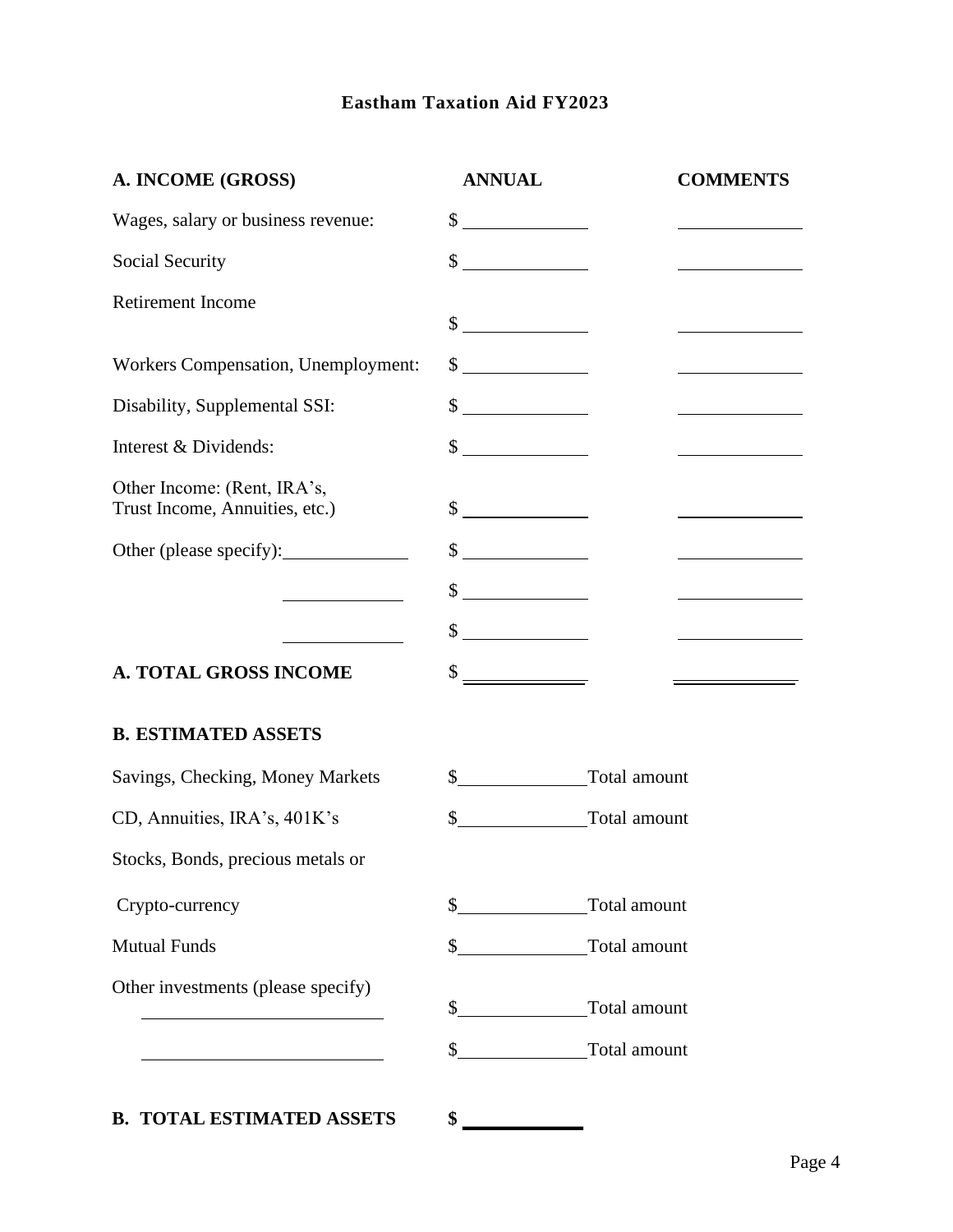| C. PERSONAL PROPERTY OWNED                   | <b>ESTIMATED VALUE</b>                                      |                                                                     |
|----------------------------------------------|-------------------------------------------------------------|---------------------------------------------------------------------|
| Vehicles, Boats                              | $\frac{\sqrt{2}}{2}$                                        |                                                                     |
| Jewelry, Art Antiques,                       | $\frac{\sqrt{2}}{2}$                                        |                                                                     |
| Collections                                  | $\begin{array}{c}\n\circ \\ \bullet \\ \hline\n\end{array}$ |                                                                     |
| Other personal possessions of value          | $\frac{1}{2}$                                               |                                                                     |
| <b>C. TOTAL ESTIMATED VALUE</b>              | \$                                                          |                                                                     |
| <b>D. EXPENSES</b>                           | <b>ANNUAL</b>                                               | <b>COMMENTS</b>                                                     |
| Mortgage Payment                             | $\qquad \qquad \bullet$                                     |                                                                     |
| Electric, Heating (gas & oil)                | $\qquad \qquad \bullet$                                     |                                                                     |
| Car Loans, etc.                              | $\frac{\text{S}}{\text{S}}$                                 |                                                                     |
| <b>Credit Cards</b>                          | $\frac{\text{S}}{\text{S}}$                                 |                                                                     |
| Medical Bills (including prescription drugs) | $\frac{\text{S}}{\text{S}}$                                 |                                                                     |
| Insurance (Medical, Life)                    | $\frac{1}{2}$                                               |                                                                     |
| Insurance (House, Auto)                      | $\frac{1}{2}$                                               | $\overline{\phantom{a}}$ . The contract of $\overline{\phantom{a}}$ |
| Other (please specify):                      | $\sim$                                                      |                                                                     |
| the control of the control of the control of | $\sim$                                                      |                                                                     |
|                                              | $\frac{\text{S}}{\text{S}}$                                 |                                                                     |
| <b>D. TOTAL EXPENSES</b>                     | \$                                                          |                                                                     |

**NOTE: If filed, a copy of 2021 Federal and State Tax Returns must be submitted withthis application.**